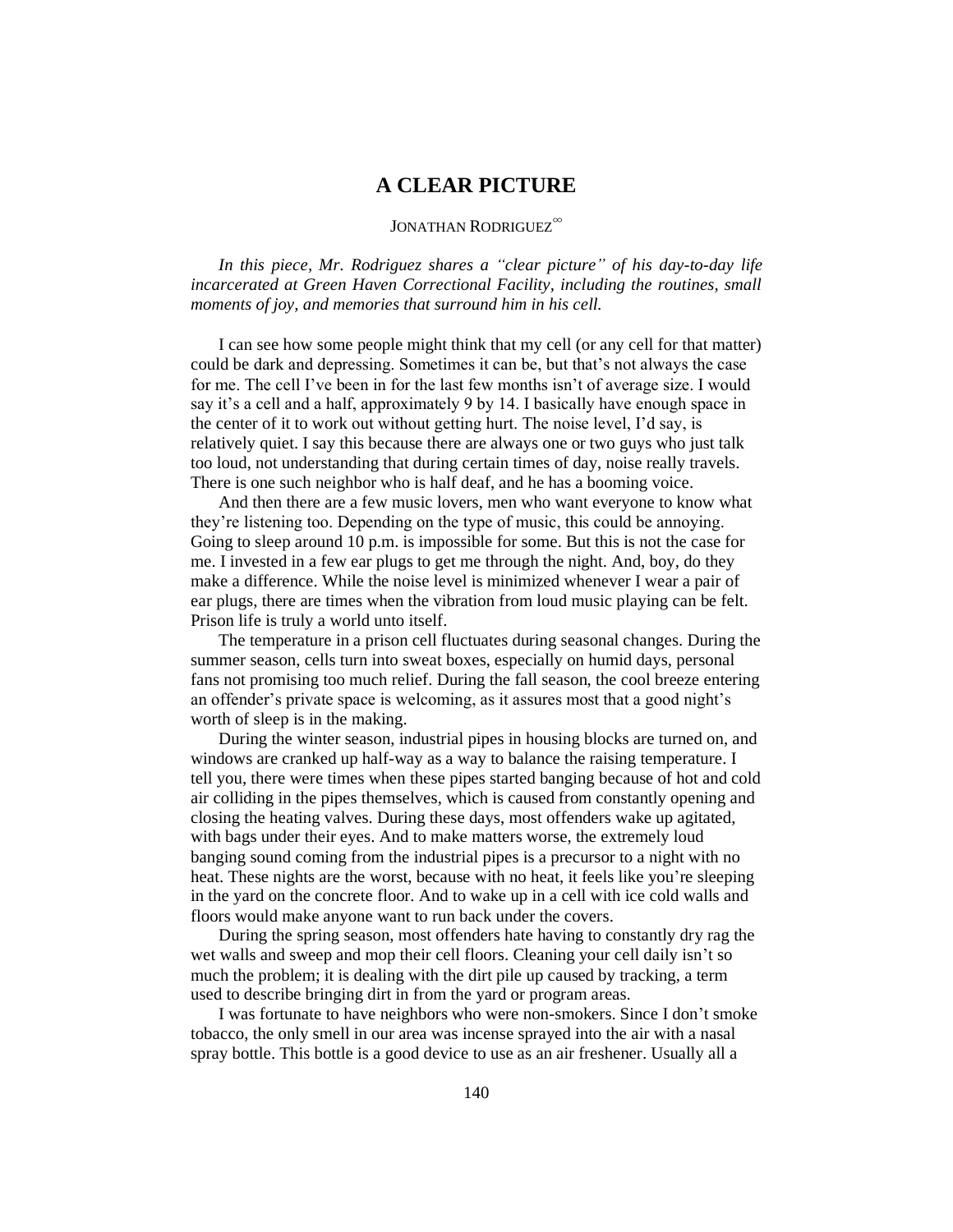person has to do is pick a favorite scent from the array of Muslim oils, pour about half of the bottle of oil in the nasal spray bottle, fill it up with water, and you're good to go. Trust me when I say: this device comes in handy, because there are times when you don't want to smell another man's shit when he's using the bathroom.

The scent of your favorite Muslim oil would undoubtedly cling to the steel walls, and this is a good thing. Since I prefer cleanliness, having my cell smell scented creates the sense of familiarity. It is my mark in an otherwise oppressive enclosure. The steel slabs and cell bars that make up my cell are always cold to the touch, a stark reminder of the crime I committed 18 years ago. But this space has been made into a home.

On the back wall of my cell is my sink and toilet. They're made out of porcelain, and above the sink is my mirror, which is huge according to prison standards. It, however, looks out of place because it's not mounted on the wall, where it's supposed to be. It's propped on the edge of my sink, the empty space it once occupied revealing layers of paint going back decades. Upon visual inspection, my cell underwent four paint jobs since the birth of Green Haven Correctional Facility in the 1940's: dull white, monster green, ugly tan, and depressing gray.

On the left side of the sink is a skinny but long table. It's dark brown with no drawers. Honestly, there's nothing appealing about it. But simply having it in my cell brings a smile to my face because it's an extremely rare commodity in NYS prisons. I often refer to my cell table as my workstation because my creative madness takes place at it. I spend most of my time and energy working at my workstation, creating little monsters: academic papers, informal letters, and portraits. In essence, my workstation teems with life.

I have a West Bend, two-speed, clip-on fan mounted on the left side of my workstation. It's a horrible pleasure to have during the summer and winter months because it only runs on high speed, blowing hot air around the cell. My C-Crane AM/FM radio, a birthday gift from my friend Daniel, sits behind my fan. It brings life to my mornings as I normally start them by tuning into NPR News as I begin my day. My Swintec typewriter, a gift from my stepfather, Poncho, sits propped up in the middle of my workstation. This electronic device, I'm sure, tortures my neighbors whenever midterms and finals come around, giving many of them nightmares about a typewriter that won't stop clicking (Freddy Kruger has nothing on me!)

My Blue Bunny ice cream container, which currently spouts top ends of pens, pencils, a ripped piece of paper, a yellow highlighter, and the ridge part of a scotch tape, hugs the right side of my typewriter. A clear red water bottle and two gallons of Crystal Geyser hug the wall on the right side of my workstation, right below a tack board. A clip-on lamp, a brown fitted hat, a roll of masking tape, and an extension cord dangle from three cell hooks above it. A five gallon pail sits under my workstation, and it's mostly used as a garbage can or wash basin.

There are two lockers on the left side of my table. The one to the left has six shelves, a lot of space inside of it, and a door to which I could secure my personal belongings with a combination lock. I keep my clothes and food items neatly